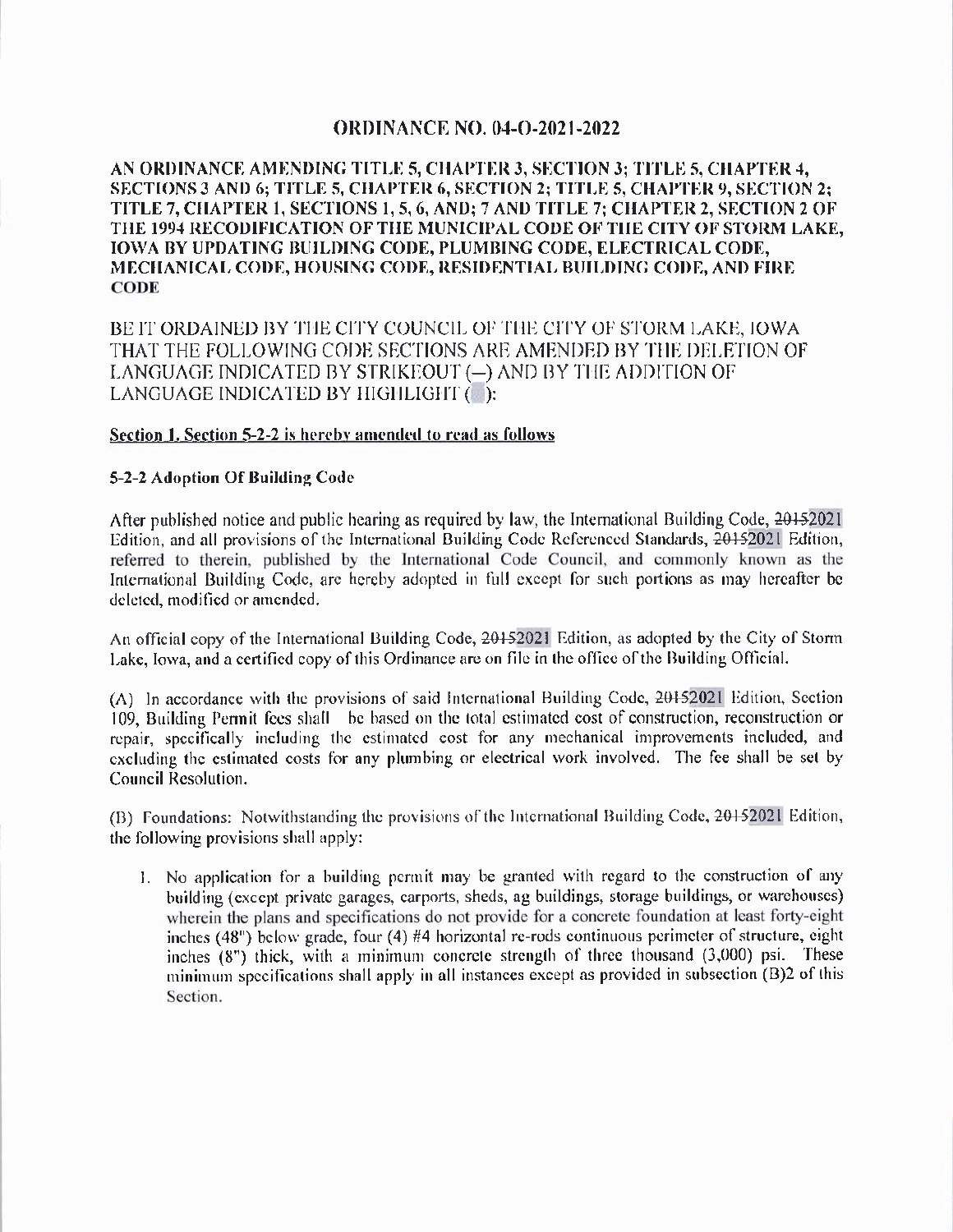2. In lieu of the requirements set out in subsection (B)1 of this Section, the following alternatives may apply:

a. Any accessory building, as defined in the Storm Lake Municipal Zoning Ordinance, with a total floor area of six hundred (600) five hundred seventy-six (576) square feet or less, may provide for a foundation of a floating slab type, which foundation otherwise meets the support and strength requirements provided by the International Building Code,

(C) The provisions of Section 113.3 of the International Building Code are hereby amended by providing that elected officials of the City who are not full-time employees may serve on the Board of Appeals.

(D) Section 101.4.3 of the International Building Code shall be amended to state: "The Uniform Plumbing Code shall be the referenced Code used in conjunction with this code to the prescribed extent of each such reference."

(E) Delete Sections 101.4.1, 101.4.3, 101.4.4, and 101.4.6 of the International Building Code.

(F) Section 101.4.6 of the International Building Code shall be amended to state: "The provisions of the International Energy Conservation Code as currently adopted and amended by the Iowa State Building Code Bureau shall apply to all matters governing the design and construction of buildings for energy efficiency.

## Section 2. Section 5-3-3 is hereby amended to read as follows

## 5-3-3 Plumbing Code Adopted

After published notice and public hearing as required by law, the Uniform Plumbing Code, 2015 Edition 2021 Edition, as published by the International Association of Plumbing and Mechanical Officials, but as adopted and amended from time to time by the plumbing Plumbing and mechanical Mechanical systems board in the Iowa Department of Public Health pursuant to Iowa Code Section 105.4(1)(a) and administrative rules issued pursuant thereto, is hereby adopted in its entirety as the Plumbing Code for the City, except as provided below in this section 5-3-3, and it is hereby incorporated by reference. All installations, repairs and alterations of plumbing within the City shall be made in conformance with the City's Plumbing Code and no permit shall be issued by the Plumbing Inspector for such a project if the plans and specifications are not in conformance with that Plumbing Code.

A copy of the Uniform Plumbing Code, as adopted and amended by the Iowa plumbing Plumbing and mechanical Mechanical systems Systems board, shall be maintained in the office of the Building Official and shall be available for public inspection during all normal business hours.

Section 104.5 of the Uniform Plumbing Code relating to fees shall not apply in the City of Storm Lake, lowa, including any schedules referred to by said Section. In lieu thereof, the applicant shall pay a fee as provided in Title 5, Chapter 3, Section 10.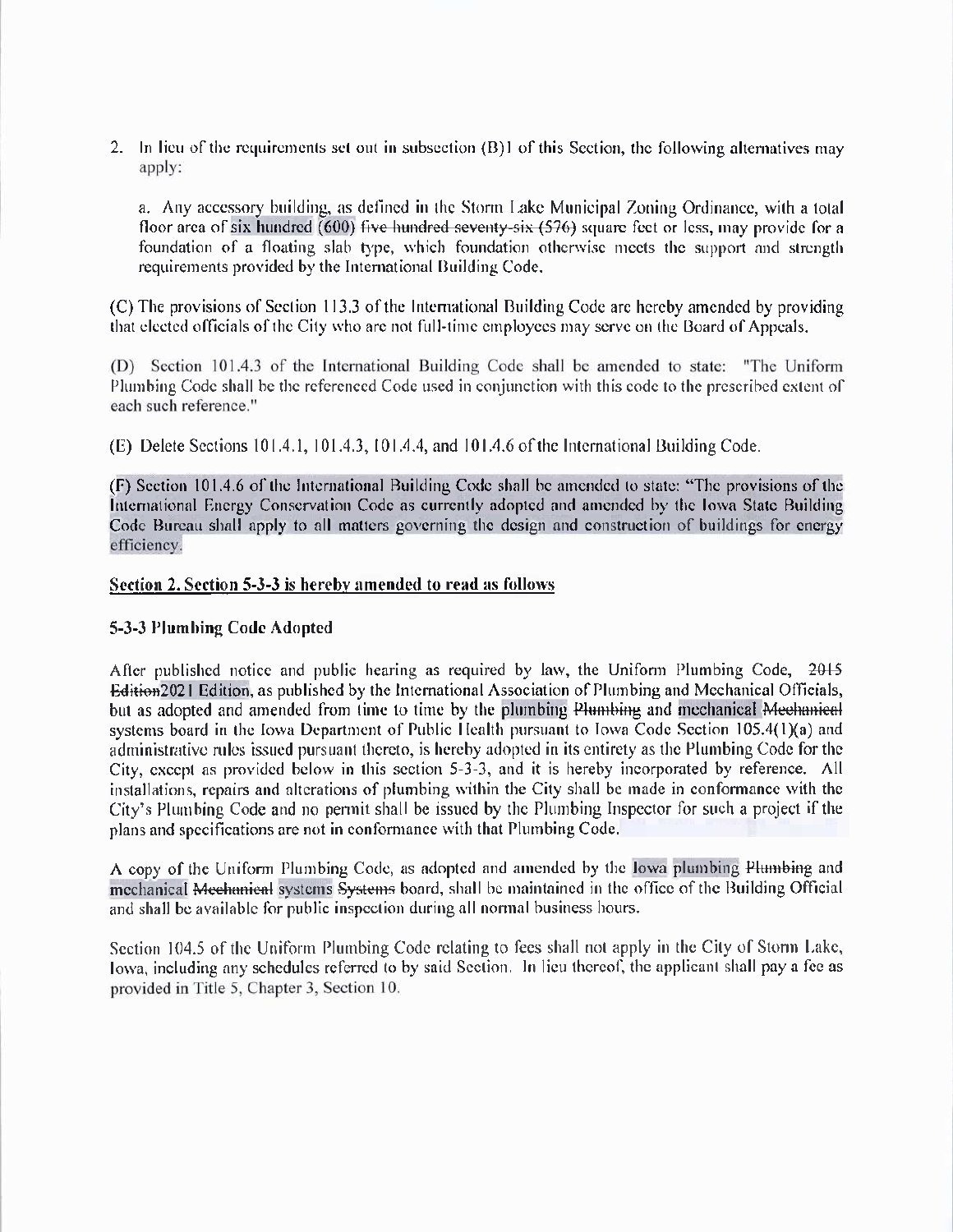## Section 3. Section 5-4-3 is hereby amended to read as follows

#### 5-4-3 Electrical Code Adopted

After published notice and public hearing as required by law, the National Electrical Code, 20142020 Edition, as published and approved by the National Fire Protection Association but as adopted and amended from time to time by the electrical examining board within the division of state fire marshal of the Iowa Department of Public Safety pursuant to Iowa Code Section 103.6 and administrative rules pursuant thereto is hereby adopted as the Electrical Code for the City and it is hereby incorporated by reference. All installations, repair or replacement of electrical equipment within the City shall be made in conformance with the Electrical Code for the City and no permit shall be issued by the Electrical Inspector for such a project if the plans and specifications are not in conformance with that Code.

A copy of the National Electrical Code, 20142020 Edition, as adopted and amended by the electrical examining board within the division of state fire marshal of the Iowa Department of Public Safety, shall be maintained in the office of the Building Official and shall be available for public inspection during all normal business hours.

Notwithstanding the provisions of the National Electrical Code, 20142020 Edition, as adopted and amended by the electrical examining within the division of state fire marshal of the Iowa Department of Public Safety, the following provisions shall apply:

(A) All business buildings (either erected, altered or converted for such purpose), public buildings, schools, churches, oil stations, warehouses, bulk oil plants, institutional buildings, apartment houses and all buildings except dwelling houses of not more than two (2) families, shall be wired throughout with rigid conduit, armored cable, flexible steel conduit, metal raceway, electrical metallic tubing, or electrical non-metallic tubing in accordance with NEW requirements, provided, however, that armored cable or flexible steel conduit may be used only where it is impractical to use rigid conduit or electrical metallic tubing, and further provided that in remodeling work in the buildings above mentioned, metal surface raceway may be used in remodeling, where, in the opinion of the Electrical Inspector, it is impractical to install rigid conduit or electrical metallic tubing. However, in all structures having four (4) or more dwelling units, a feeder must be installed to each dwelling unit branch circuit panel and run in conduit or electric metallic tubing. Each individual dwelling unit may be wired in metallic armored cable (BX) or non-metallic sheath cable (Romex).

(B) Basements of all dwelling houses shall be wired in rigid conduit or electric metallic tubing with the same provision for the use of armored cable or flexible steel conduit as provided in the preceding paragraph, provided that where the entrance switch or panel is on a floor other than the basement, the conduit must be continuous from such switch or panel and connect to the basement conduit. The balance of buildings used as dwelling houses for not more than two (2) families and private garages may be wired with non-metallic sheathed cable.

(C) All sign boards or poster boards shall be wired in rigid conduit or electric metallic tubing.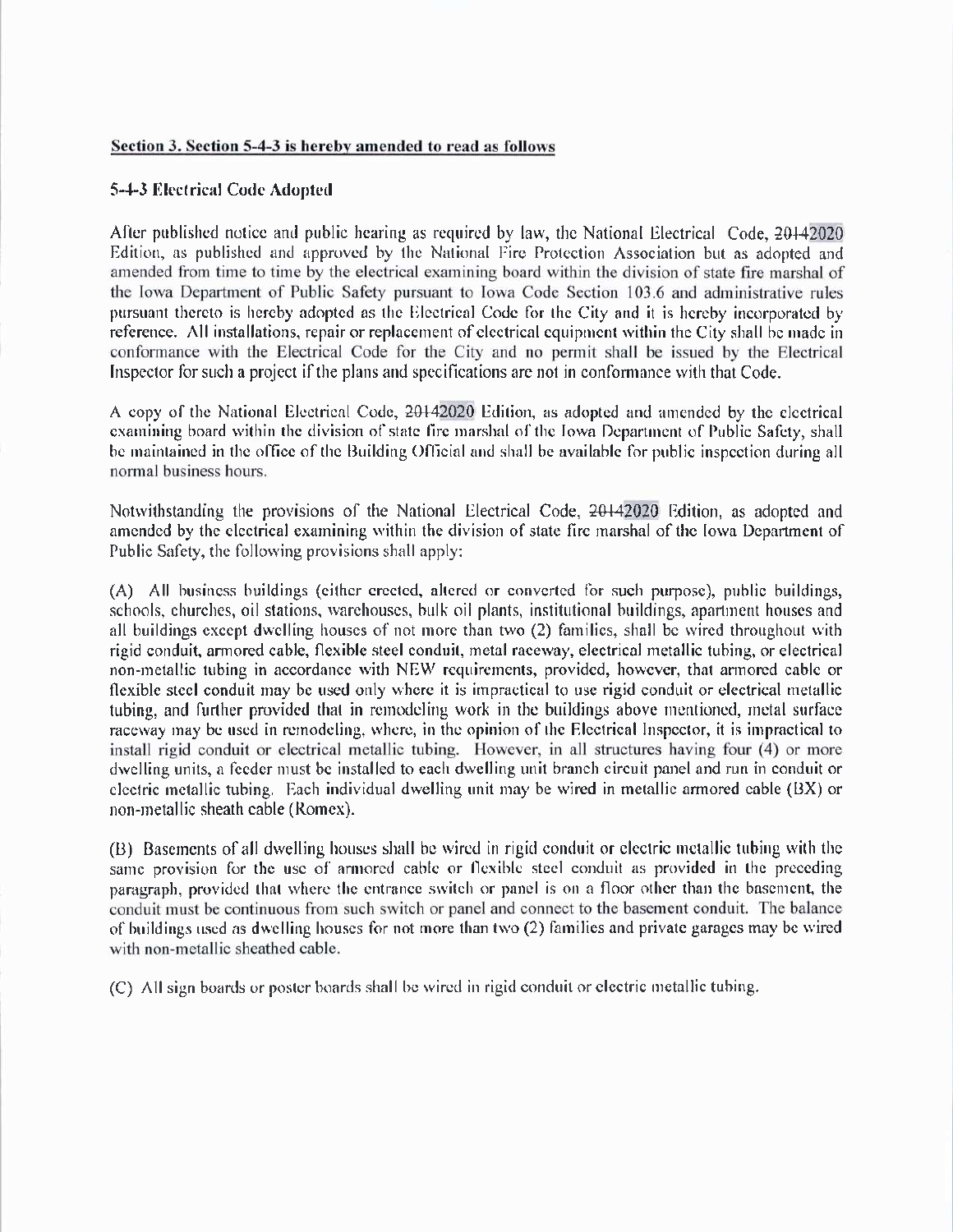## Section 4. Section 5-4-6 is hereby amended to read as follows

## 5-4-6 Permits

No electrical equipment shall be installed within or on any building, structure or premises, publicly or privately owned, nor any alterations or additions made in existing equipment, without first securing a permit therefore from the Electrical Inspector except that a permit shall not be required to construct, maintain or install any of the following classes of electrical work:

(A) Minor work and repairs where cost of material shall not exceed one hundred dollars (\$100.00).

(B) The installation, alteration or repair of electrical equipment installed by or for any electrical supply agency, for the use of such agency, in the generation, transmission, distribution or metering of electricity,

(C) Any work involved in the manufacturing, testing, servicing, altering or repairing of electrical equipment or apparatus, except that this exemption shall not include any permanent wiring.

(D) Inspections and an electrical permit are not required if all of the following conditions apply:

1. The installation is performed by a licensed Electrical Contractor, Residential Electrical Contractor or their employees.

2. The installation does not in any way involve work within a new or existing switchboard or panelboard.

3. The installation does not exceed 30 amps.

4. The installation does not exceed 277 volts, single phase.

## Section 5. Section 5-6-2 is hereby amended to read as follows

## 5-6-2 Adoption Of Mechanical Code

After published notice and public hearing as required by law, the International Mechanical Code, 20152021 Edition, as published by the International Code Council, Inc., but as adopted and amended from time to time by the plumbing and mechanical systems board in the Iowa Department of Public Health pursuant to Iowa Code Section 105.4(1)(a) and administrative rules issued pursuant thereto is hereby adopted in full except for such portions as may hereafter be deleted, modified or amended.

An official copy of the International Mechanical Code, 20152021 Edition, as adopted and amended from time to time by the plumbing and mechanical systems board in the Iowa Department of Public Health, and a certified copy of this Ordinance are on file in the office of the Building Official.

Notwithstanding the provisions of said International Mechanical Code, 20152021 Edition, as adopted and amended by the plumbing and mechanical systems board in the lowa Department of Public Health, the provisions of Section 106.5 relating to fees shall not apply including any schedules referred to by said paragraphs. In lieu thereof, the cost of the mechanical improvements shall be included with the other costs of building improvements subject to the Building Permit Fee Schedule required by Title 5, Chapter 2. Section 2 and therefore collected as a part of the building permit fee.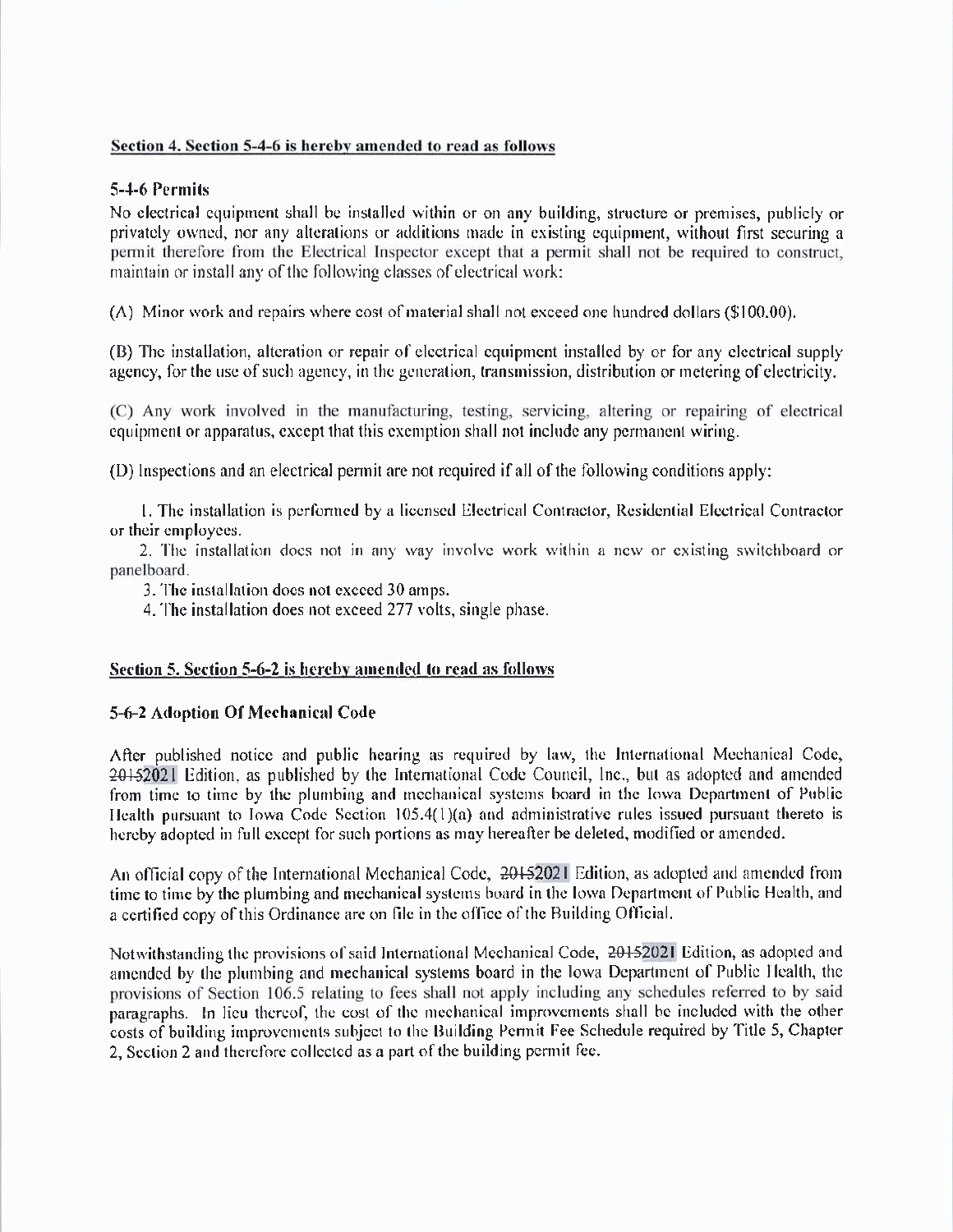The provisions of Section 109 of the International Mechanical Code are hereby amended by providing at elected officials of the City who are not full-time employees may serve on the Board of Appeals.

## Section 6. Section 5-8-8 is hereby amended to read as follows

#### 5-8-8 CODE CITATIONS IN SUPPORT OF SUBSTANDARD BUILDING STANDARDS

The following references to substandard building standards set forth in Chapter 10 of the Uniform Housing Code and set out in the left column below shall be held to mean a condition which does not meet the standards set forth in the code section or sections set forth opposite that standard:

Substandard Building Standard Support Code Section

| 1001.2(1)                                        | UHC 505.1, UPC 401,2422.0                                                          |
|--------------------------------------------------|------------------------------------------------------------------------------------|
| 1001.2(3)                                        | UHC 505.3, UPC 420.0                                                               |
| 1001.2(5)                                        | Definitions/Chapter 4, UHC                                                         |
| 1001.2(6)                                        | UHC 701.1, IBC 1204.1                                                              |
| $1001.2(8)$ (Ventilation only)<br><b>UHC 504</b> |                                                                                    |
| 1001.2(10)                                       | UHC 504.4, UHC 701.2                                                               |
| 1001.2(14)                                       | UHC 1001.2, Section 3-2-2(d)Storm Lake City Code                                   |
| 1001.3(2)                                        | UHC 1001.3, Tables 2308.4.2.1(1), 2308.4.2.1(2) IBC                                |
| 1001.3(3)                                        | UHC 1001.3, Tables 2308.4.2.1(1), 2308.4.2.1(2) IBC                                |
| 1001.3(5)                                        | Table 23805.1, 2308.4.1.1(1) and 2308.4.1.1(2) IBC                                 |
| 1001.3(7)                                        | Tables23807.1(1), 23807.1(2), and 2308.7.2(3) IBC                                  |
| 1001.3(8)                                        | UHC 1001.3                                                                         |
| 1001.5                                           | Control Panel                                                                      |
|                                                  | Access HG 605.3 IFC 603.4                                                          |
|                                                  | Labeled IFC 605.3.1 603.4.1                                                        |
|                                                  | Openings NEC 110.12(A)                                                             |
|                                                  | Outlets                                                                            |
|                                                  | Covered NEC 406.6                                                                  |
|                                                  | Open Wires/Splices IFC 605.6 603.2.2                                               |
|                                                  | Extension Cords IFC 605.5 603.6                                                    |
|                                                  | Proper Overcurrent Protection NEC 310.15                                           |
|                                                  | Electrical Service Sized To Loads Imposed NEC 230.23                               |
| 1001.6                                           | Plumbing Which Has Not Been Maintained In Good Condition UHC 1001.6                |
|                                                  | Plumbing Which Has Cross Connections Or Siphonage Between Fixtures UPC 602.0       |
| 1001.7                                           | Water Heaters and Boilers Which Do not have the Pressure Relief Valve Piped To     |
|                                                  | Within 6" To The Floor UPC 608.5                                                   |
|                                                  | Fuel Fired Equipment Without A Shutoff Valve Installed in the Gas Piping Within 6' |
|                                                  | of the Appliance UPC 1212.6                                                        |
| 1001.9                                           | Buildings Not Designed For Occupancy UHC 1001.14                                   |
|                                                  | Improper Number of Exits Provided For Occupancy Load IBC 1006                      |
|                                                  | Improper Storage Class I and II NFPA 30, Chapter 9.3.6 and 9.3.7                   |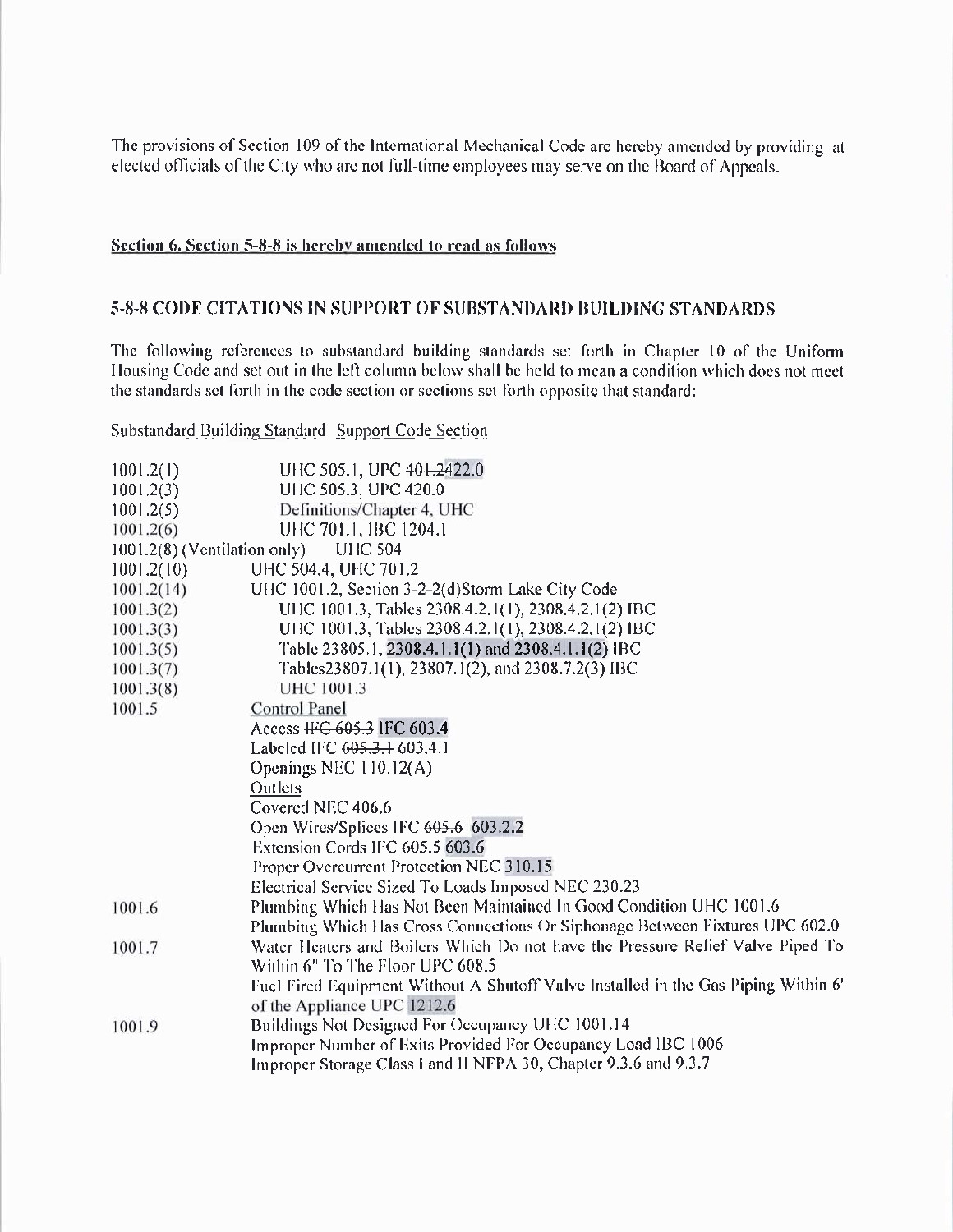Flammable Containers IFC 5704.3.3 Smoke Detectors - IFC 907.2.11 Fire Alarm Systems - IFC 907.2.8 Fire Extinguishers - IFC 906

## Section 7. Section 5-9-2 is hereby amended to read as follows

# 5-9-2 Adoption of Residential Building Code

Pursuant to published notice and public hearing as required by law, the International Residential Code, 20152021 Edition, published by the International Code Council, Inc. is hereby adopted in full except for such portions as may hereafter be deleted, modified or amended.

An official copy of the International Residential Code, 20152021 Edition, as adopted, and a certified copy of this Ordinance are on file in the office of the Building Official.

(A) In accordance with the provisions of said International Residential Code, 20152021 Edition, Section R108.2, building permit fees shall be based on the total estimated cost of construction reconstruction or repair, specifically including the estimated cost for any mechanical improvements included, and excluding the estimated costs for any plumbing or electrical work involved. The fee shall be set by Council Resolution.

(B) Foundations: Notwithstanding the provisions of the International Residential Code, 2015/2021 Edition, the following provisions shall apply:

1. No application for a building permit may be granted with regard to the construction of any building (except private garages, carports, sheds, ag buildings, storage buildings, or warehouses) wherein the plans and specifications do not provide for a concrete foundation at least forty-eight inches (48") below grade, four (4) #4 horizontal re-rods continuous perimeter of structure, eight inches (8") thick, with a minimum concrete strength of three thousand (3,000) psi. These minimum specifications shall apply in all instances except as provided in subsection (B)2 of this Section.

2. In lieu of the requirements set out in subsection (B)1 of this Section, the following alternatives may apply:

a. Any accessory building, as defined in the Storm Lake Municipal Zoning Ordinance, with a total floor area of five hundred seventy six  $(576)$  six hundred  $(600)$  square feet or less, may provide for a foundation of a floating slab type, which foundation otherwise meets the support and strength requirements provided by the International Residential Code, 20152021 Edition.

b. Buildings intended for residential use, as defined in the Storm Lake Zoning Ordinance, may provide for wooden foundations otherwise meeting the strength and support requirements established by the International Residential Code, 20092021 Edition.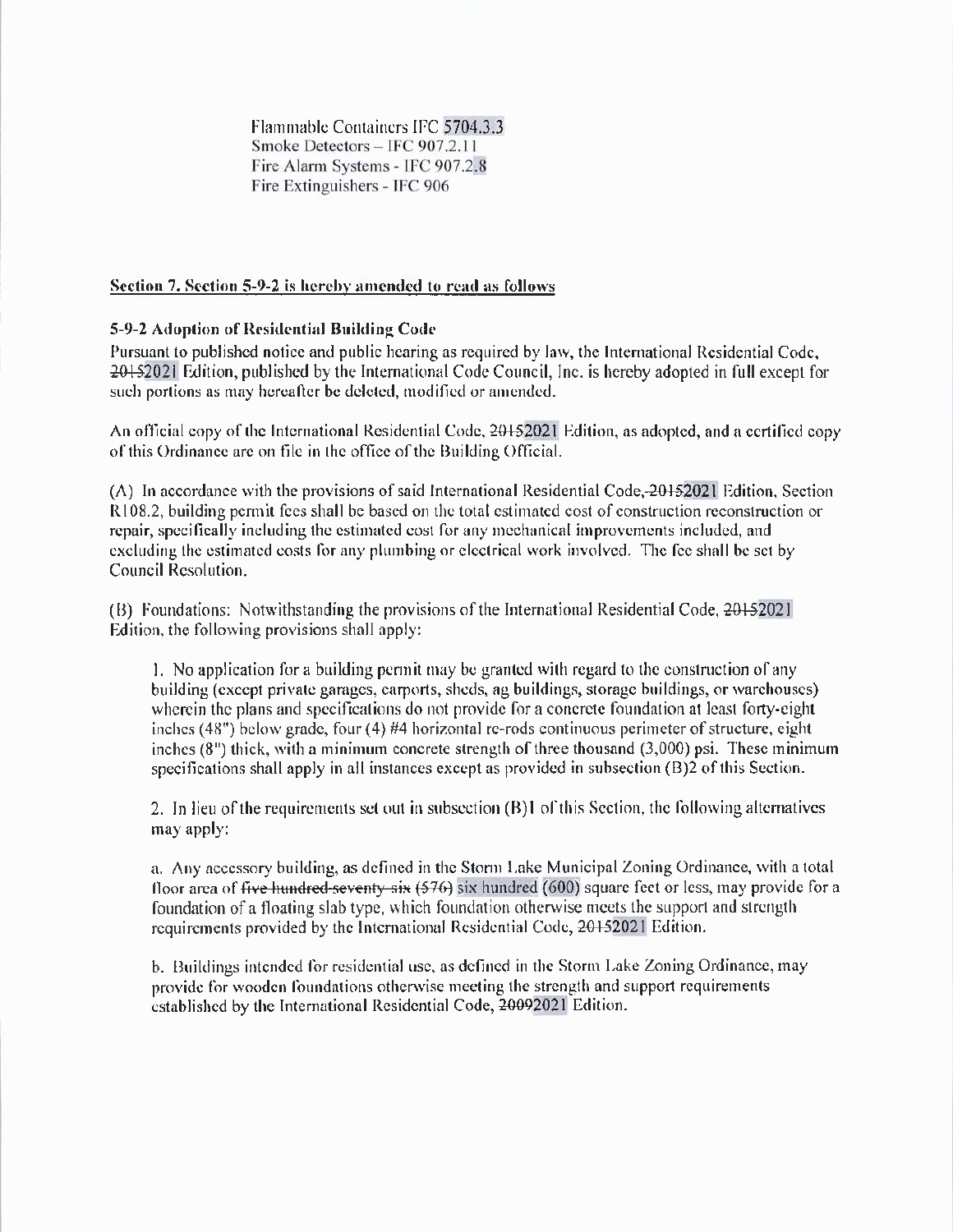(C) The provisions of Section R112.3 of the International Residential Code are hereby amended by providing that elected officials of the City who are not full-time employees may serve on the Board of Appeals.

(D) The following Chapters of the 20152021 International Residential Code are hereby deleted: Chapters 44, 12, 13, 14, 15, 16, 17, 18, 19, 20, 21, 22, 23, 24, 25, 26, 27, 28, 29, (except 2904) 30, 31, 32, 33, 34, 35, 36, 37, 38, 39, 40, 41, and 43

(E) Section R504, of the 20152021 International Residential Code is hereby deleted.

(F) Amend Table R402.2: Insert 3,000, in place of 2,500, in the severe weathering potential column.

(G) Amend R102.4 to State: "The Codes and Standards referenced in this Code shall be considered part of the requirements of this code to the prescribed extent of each such reference. Any reference made in regard to Plumbing, Mechanical, Electrical, or Fire Codes shall be in fact construed to mean the Uniform Plumbing, International Mechanical, and International Fire Codes, as well as the National Electrical Code. When differences occur between provisions of this Code, as adopted, and referenced codes and standards, the provisions of this Code shall apply.

(H) Subsections R313.1 and R313.2 of the 2015/2021 International Residential Code are hereby amended by deleting said sections and inserting in lieu thereof the following:

The following structures shall be provided with automatic fire sprinkler systems installed in accordance section 2904 of the IRC, NFPA 13, NFPA 13R, NFPA 13D, or other systems listed and approved for installation in dwellings:

1. Any residential dwelling unit in which the gross square footage of the dwelling space(s), including all floor levels whether finished or unfinished and all basement areas whether finished or unfinished (exclusive of attached garage areas), that exceed 5,000 square feet.

2. Townhouse structures that contain more than 6 dwelling units.

3. Townhouse structures that exceed 14,000 square feet in gross floor area as determined above for dwelling units).

Amend Chapter 11 (RE) of the 2021 International Residential Code to read as follows:  $(1)$ Chapter 11 (IRC) The provisions of the International Energy Code as currently adopted and amended by the Iowa State Building Code Burcau shall apply to all matters governing the design and construction of buildings for energy efficiency.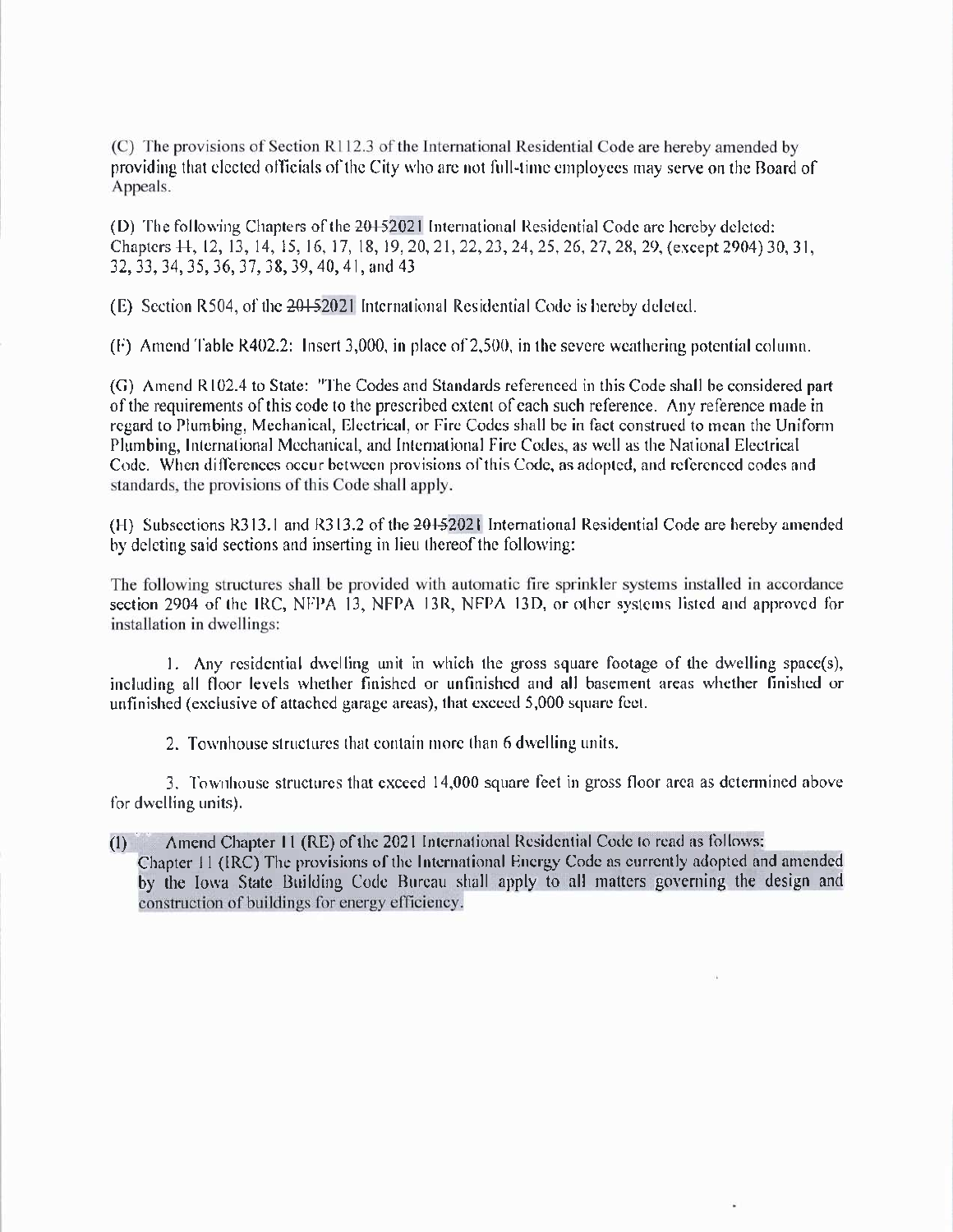# Section 8. Section 7-1-1 is hereby amended to read as follows

# 7-1-1 Adoption Of International Fire Code

The City of Storm Lake, lowa adopts the International Fire Code, 2015, 2021 Edition, and other Standards as may be referenced therein, published by the International Code Council, Inc., as adopted and amended from time to time by the state fire marshal in the lowa Department of Public Safety pursuant to lowa Code Sections 100.1(5) and 100.35 and administrative rules pursuant thereto, save and except such portions as are hereinafter deleted, modified or amended by Sections 7-1-5, 7-1-6, and 7-1-7 hereof. Such Code and Standards have been and are now filed in the office of the Building Official and the same are hereby adopted and incorporated as fully as if set out at length herein, and from the date on which this Chapter shall take effect, the provision thereof shall be controlling within the limits of the City.

# Section 9. Section 7-1-5 is hereby amended to read as follows

# 7-1-5 Establishments Of Limits In Which Storage Of Liquefied Petroleum Gases Is To Be **Restricted**

Section 6101.1 of the International Fire Code shall be amended as follows: Storage of liquefied petroleum gas is restricted, are hereby established as follows: Within the City limits of Storm Lake, Iowa with the exception of in the City of Storm Lake to the Heavy Industrial (GI) Zoning District lying east of Geisinger Road and Flindt Drive and south of the abandoned railroad right-of-way.

# Section 10. Section 7-1-6 is hereby amended to read as follows

# 7-1-6 Establishments Of Limits Of Districts In Which Storage Of Explosives And Blasting Agents Is **To Be Prohibited**

Section 5601.1, of the International Fire Code is amended to read as follows: Storage of explosives and blasting agents is prohibited within the City Limits of Storm Lake, Iowa.

# Section 11. Section 7-1-7 is hereby amended to read as follows

## 7-1-7 Amendments Made In The International Fire Code

NFPA30. Flammable and Combustible Liquids Code is amended and changed in the following respects:

Reference Chapter 23.4 of NFPA30.

Location: A flammable or combustible liquid storage tank may be located underground, either away from or under a building, if such installation meets the requirements of this Section, except that no such installation can be made in any Residential District within the City.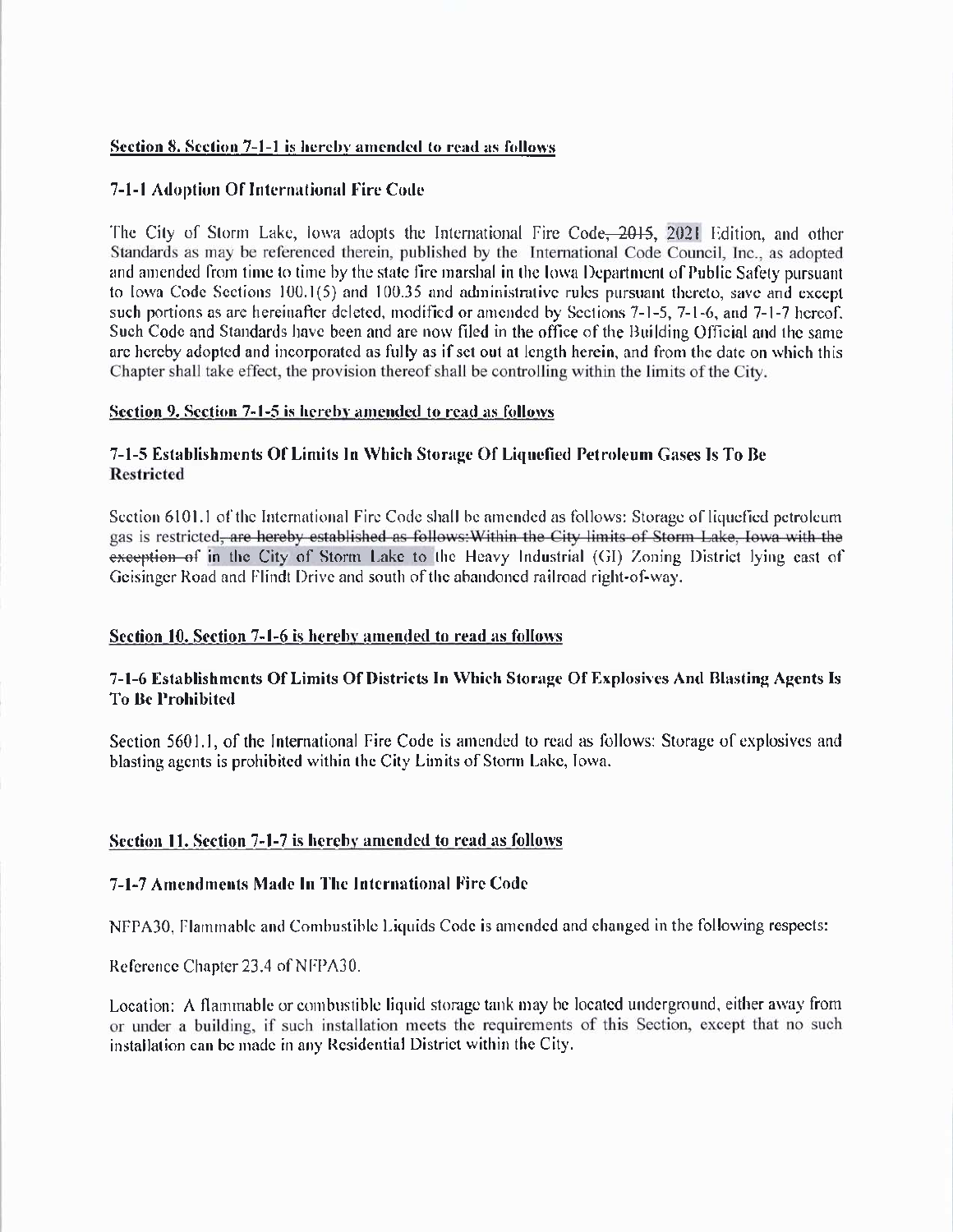Chapter 4.3.2.7 of NFPA 30A, as referenced by the International Fire Code shall have the following added:

Class I or Class II liquids shall not be dispensed into the fuel tank of a motor vehicle from above ground tanks with the exception that this subsection shall prohibit the dispensing of Class I or Class II liquids in the open from a fuel dispensing system supplied by an above ground tank or tanks, not to exceed a total of 6,000 gallons in capacity at any one location, which are located in areas of the City zoned light industrial (LI) or heavy industrial (GI) and intended for fueling vehicles used in connection with a business operated by the owner or lessee of the premises providing:

a. An inspection of the premises and operations has been made and approval granted by the Storm Lake Fire Chief.

b. The dispensing is done on premises which are not open to the public.

e. The tank is safeguarded against collision, spillage and overfill, to the satisfaction of the Storm Lake Fire Chief.

d. The tank system is listed or approved for such above ground use, and the longest dimension of each tank shall be the horizontal dimension.

e. The tank complies with the requirements for emergency relief venting, and the tank and dispensing system the electrical classification requirements of the Code.

f. The tank or tanks are not located within forty feet (40') from any building or any property line of a parcel of land not under the ownership or lease of the operator.

g. The tank or tanks are not located within twenty feet (20') from any tanks used to store LP gas.

h. The tank storage shall be located completely within a concrete bunker which shall surround the tank or tanks and appurtenances and have the capacity to hold 120% of the capacity of the tank or tanks. The said bunker must be at least 3,000 psi concrete, be watertight with drain plug installed, and shall otherwise comply with the provisions of NFPA 30, Flammable and Combustible Liquids Code or the comparable provisions of NFPA 30A, as appropriate.

**SECTION 13. REPEALER:** All ordinances or parts of ordinances of the City of Storm Lake, lowa in conflict with the provisions of this Ordinance are hereby repealed.

SECTION 14. SAVINGS CLAUSE: If any section, provision, sentence, clause, phrase, or part of this Ordinance shall be adjudged invalid or unconstitutional, such adjudication shall not affect the validity of the Ordinance as a whole or any provision, section, subsection, sentence, clause, phrase, or part thereof not adjudged invalid or unconstitutional.

SECTION 15. EFFECTIVE DATE: This ordinance shall be in full force and effect from and after its final passage, approval and publication as provided by law.